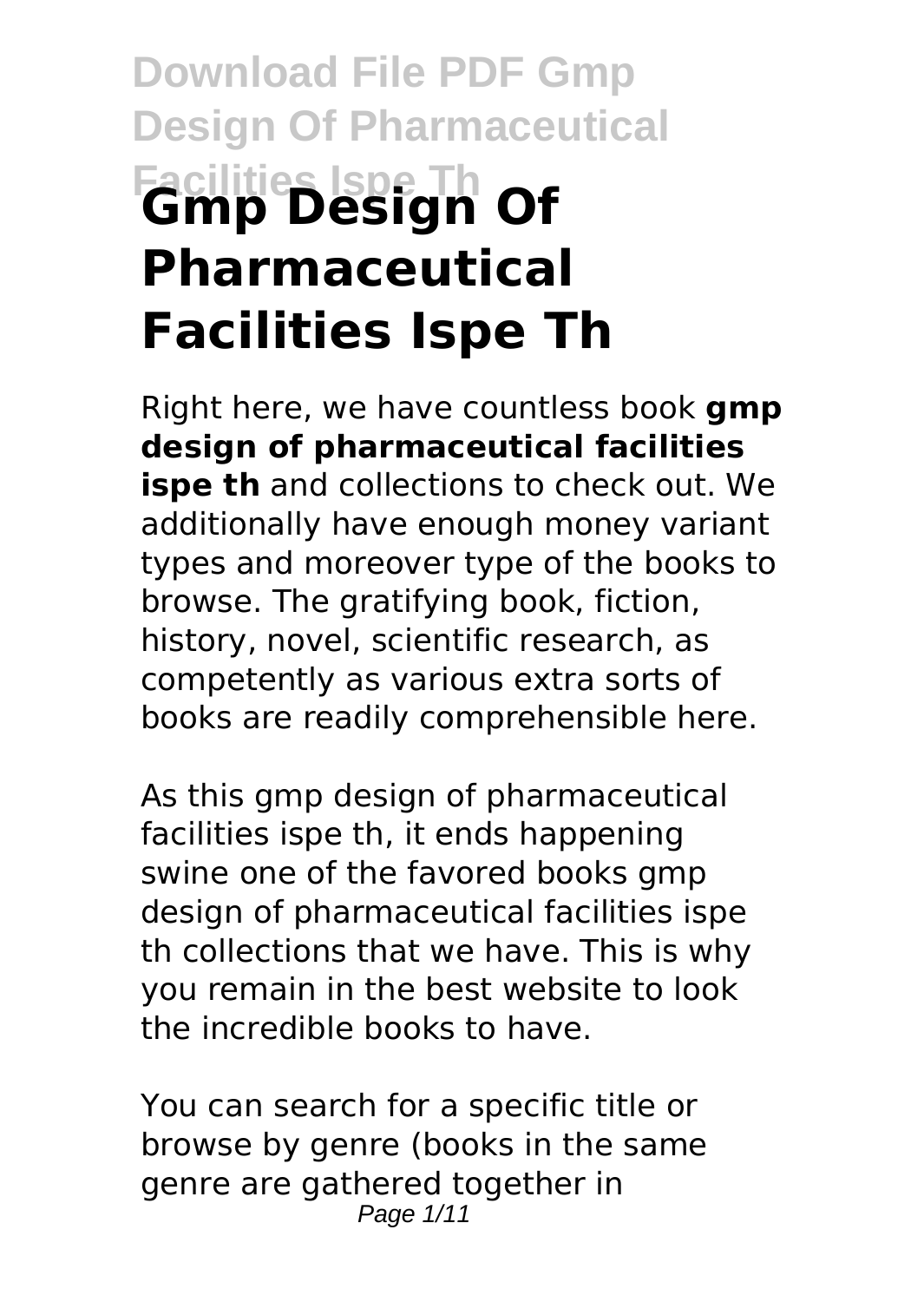**Frankling Facilities** It's a shame that fiction and non-fiction aren't separated, and you have to open a bookshelf before you can sort books by country, but those are fairly minor quibbles.

### **Gmp Design Of Pharmaceutical Facilities**

As leading GMP consultants we offer a broad range of services, from GMP compliance, qualification & validation, TGA regulatory, engineering and architectural consulting services to the following industries pharmaceutical, blood & tissue, pesticides, veterinary and medical device manufacturers, as well as related hospital and pharmacy operations.

### **GMP Consultants, Pharmaceutical Architects and Validation**

SUMMARY:- HVAC systems in manufacturing portions of facilities are closely supervised by the FDA and must meet other global current good manufacturing practices (cGMP's). Per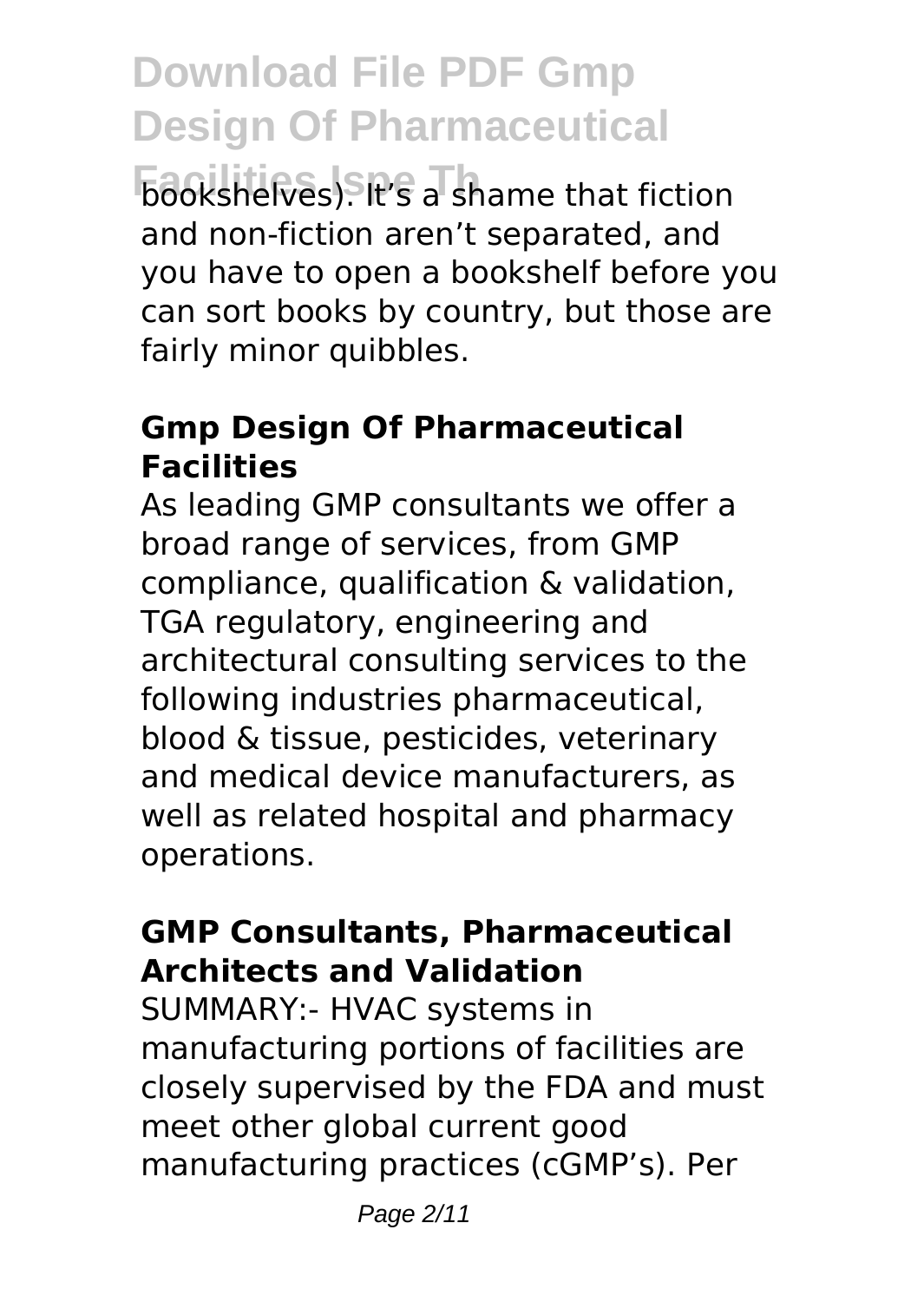**Facilities Ispe Th** US GMP, Design and Construction Features Standard (211.42), sterile area cleanrooms have the following distinct characteristics: Air should be of a high microbial quality.

### **HVAC DESIGN FOR PHARMACEUTICAL FACILITIES**

Pharmaceutical Facility Design Good Manufacturing Practice (GMP's) Food, Drug and Cosmetic act gives FDA authority to enforce legal requirements in manufacturing, processing, packing and holding of drugs. These requirements are found in 21CFR Part 211 Subpart C relates to "Buildings and Facilities"

### **Pharmaceutical Facility Design - New Jersey Institute of Technology**

A Good Manufacturing Practices (GMP) audit checklist is a tool used by manufacturers to ensure that food, pharmaceutical, medical, and cosmetic products are of consistent quality and in compliance with manufacturing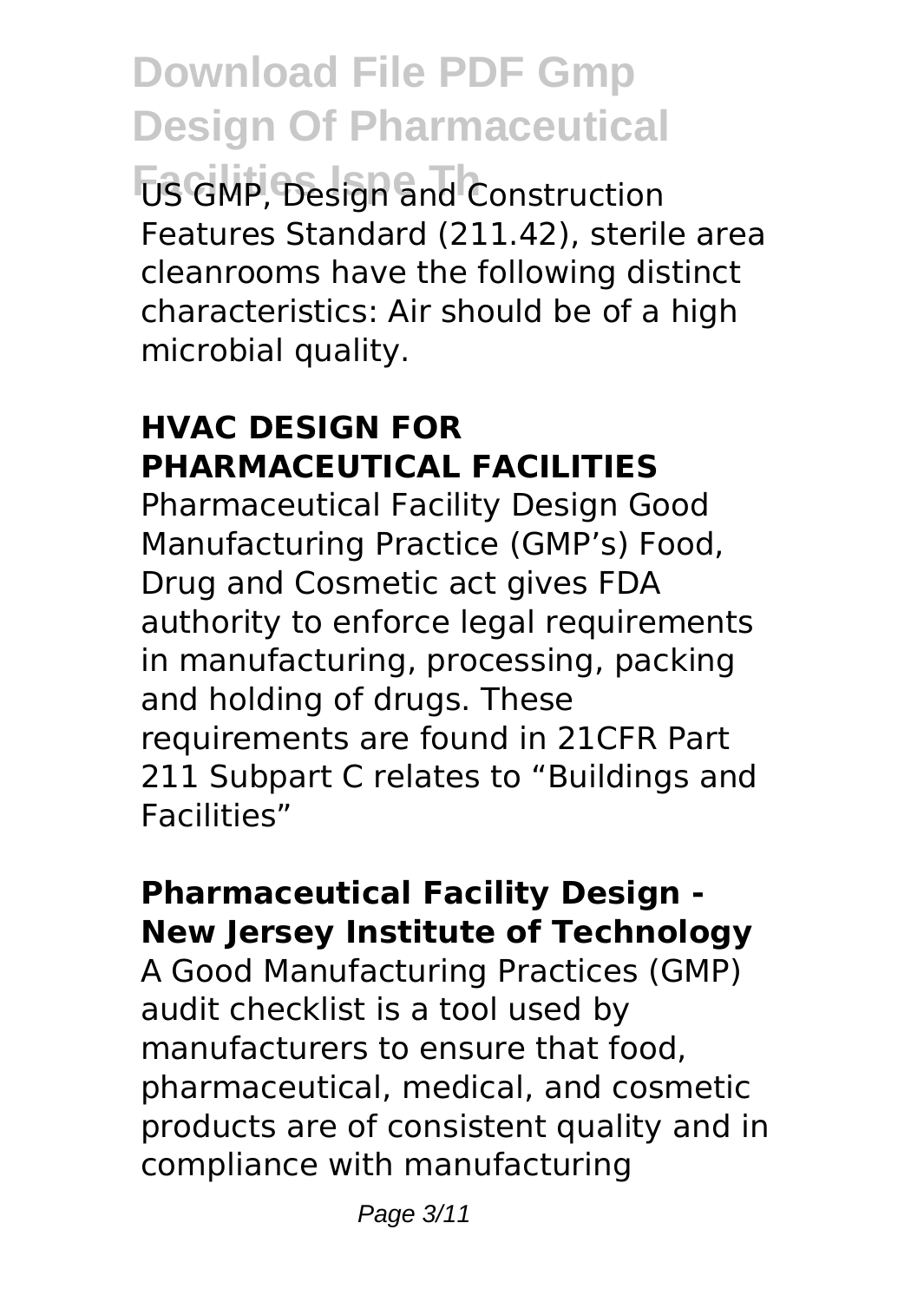**Download File PDF Gmp Design Of Pharmaceutical Frandards. ... Create Standard Operating** Procedures for processes and design specifications for facilities and equipment;

### **GMP Audit Checklist: Free Templates | SafetyCulture**

The basic rules in any good manufacturing practice (GMP) regulations specify that the pharmaceutical manufacturer must maintain proper documentation and records. Documentation helps to build up a detailed picture of what a manufacturing function has done in the past and what it is doing now and, thus, it provides a basis for planning what it is ...

### **Documentation and Records: Harmonized GMP Requirements**

Good Manufacturing Practices A basic principle of GMP is that quality cannot be tested into a batch of product but must be built into each batch of product during all stages of the manufacturing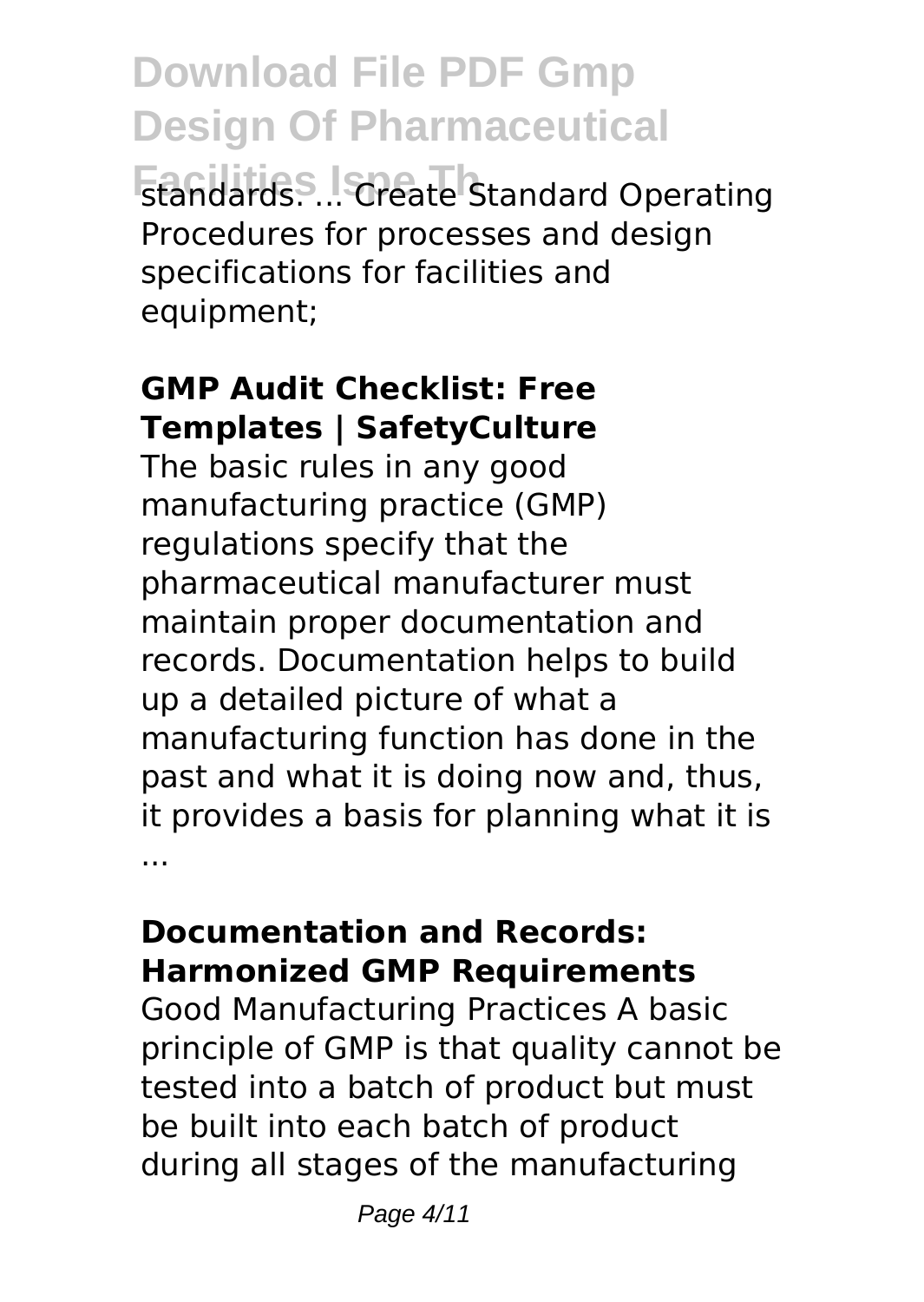**process. It is designed to minimize the** risks involved in any pharmaceutical production that cannot be eliminated through testing the final product. 6

### **Good manufacturing practice (GMP) - SlideShare**

Facility design and construction requirements for GMP. Buildings should be of suitable size, construction and location to facilitate cleaning, maintenance and operations without product mix-ups. ... Especially for GMP audits involving food or pharmaceutical facilities, the checklist should include relevant points to assess whether: ...

### **7 Factory Systems Your GMP Audit Checklist Should Address**

This document (Guide) is intended to provide guidance regarding good manufacturing practice (GMP) for the manufacturing of active pharmaceutical ingredients (APIs) under an appropriate system for managing quality. It is also intended to help ensure that APIs meet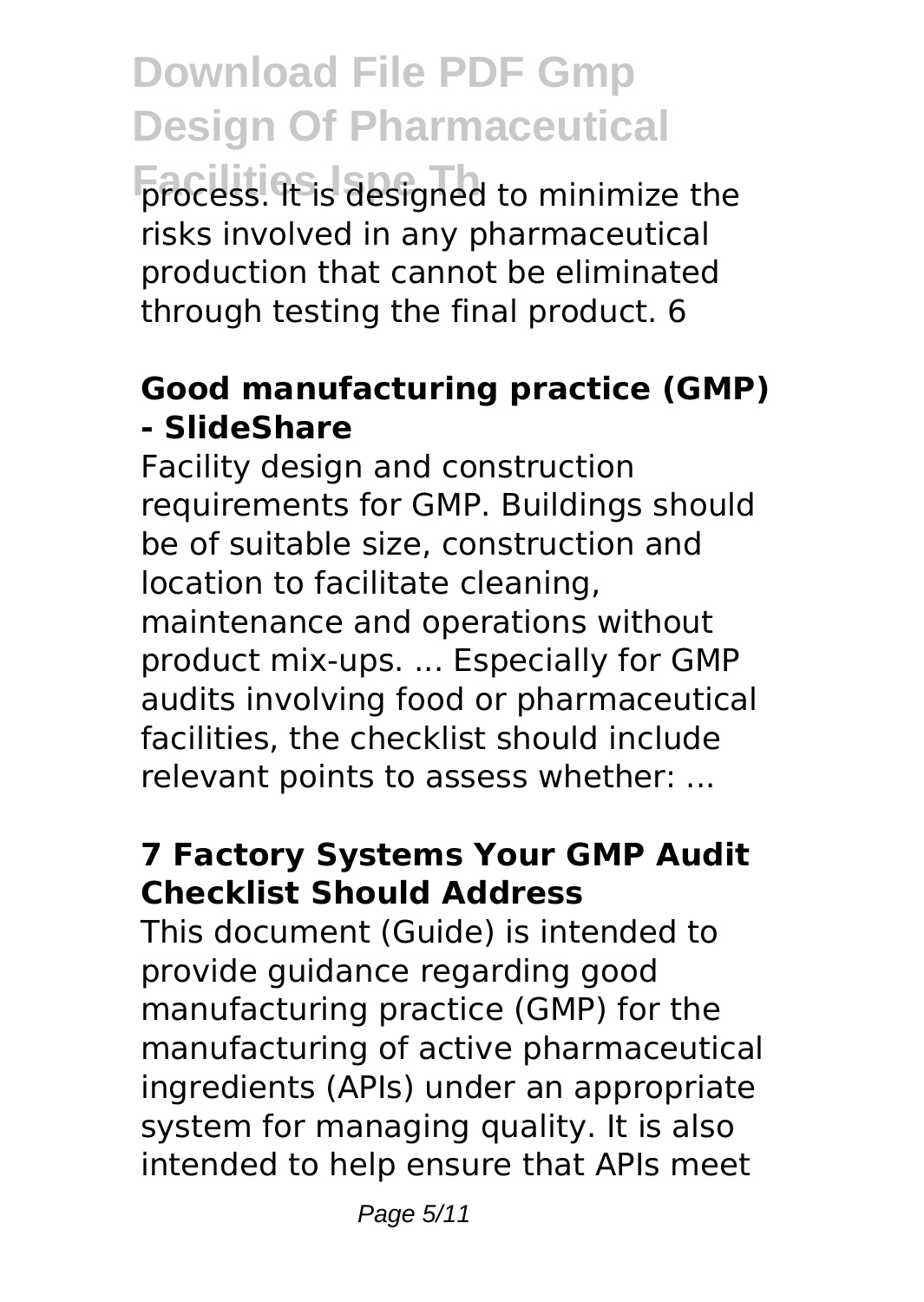**Facilities Islaming The requirements for quality and purity** that they purport or are represented to

### **GMP Guide Part II APIs - PIC/S**

Good Manufacturing Practices or GMP is a system that consists of processes, procedures and documentation that ensures manufacturing products, such as food, cosmetics, and pharmaceutical goods, are consistently produced and controlled according to set quality standards.

#### **What is GMP | Good Manufacturing Practices | SafetyCulture**

Test your GMP knowledge by taking a PIC/S GMP Quiz: How familiar are you with the common concepts of new PIC/S GMP? If you feel you are up to the challenge, test your knowledge by taking the GMP Quiz Master challenge, if you are brave enough, login and leave your details, or you can do the test anonymously.

### **Test your knowledge - a GMP quiz**

Page 6/11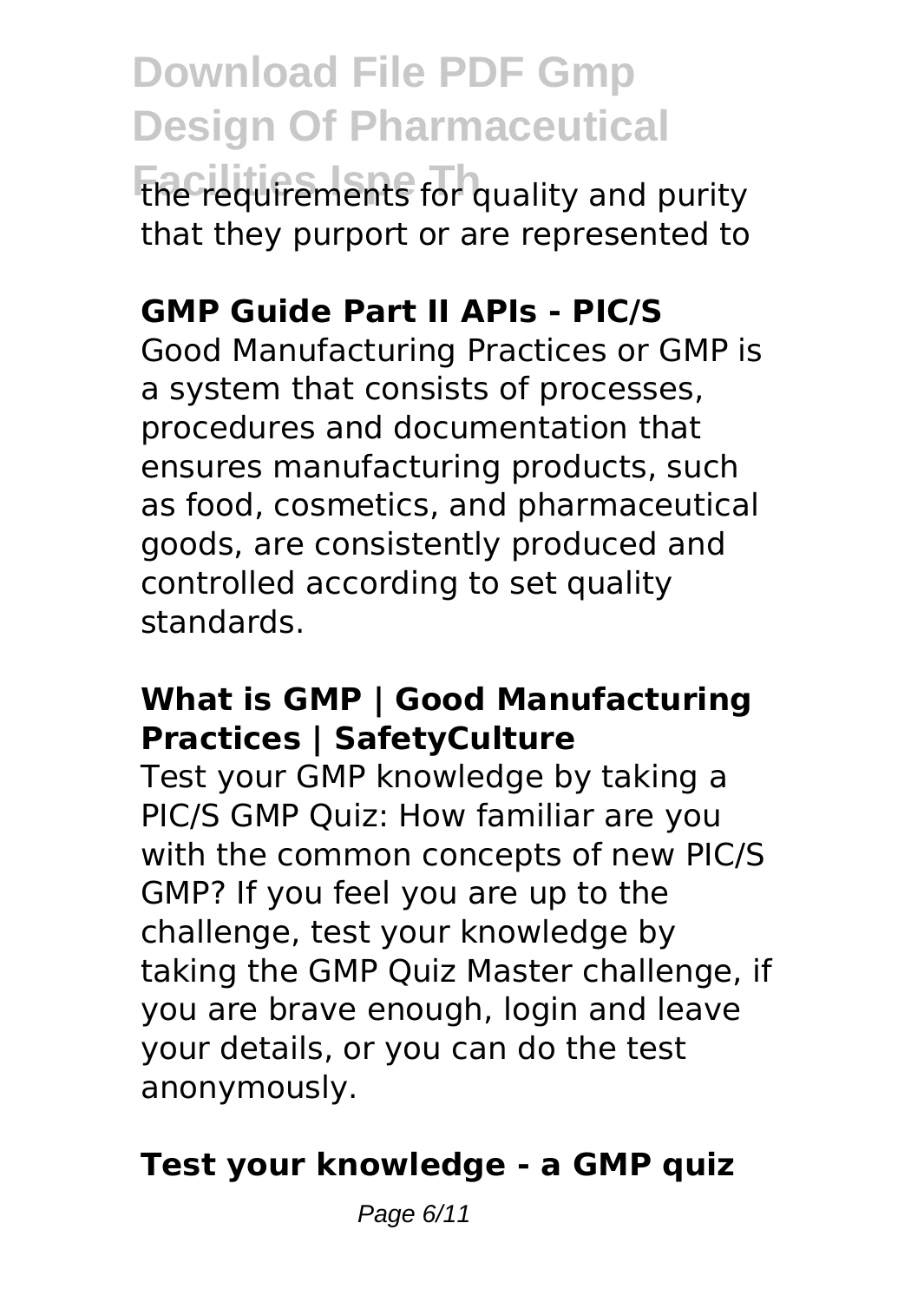### **Facilities Ispe Th on general GMP and clean rooms - PharmOut**

104 control procedures, to the regulators for review to ensure that the facilities, quality systems, 105 data and information meet the appropriate standards and good practices (GxP). 106 107 1.3. This document intends to provide guidance on good manufacturing practices (GMP) to research 108 and development facilities.

### **WHO good practices for research and development facilities of ...**

GMP Certificate is part of an organization's quality system covering the manufacture and testing of active pharmaceutical ingredients, diagnostics, foods, cosmetics, pharmaceutical products, and medical devices till it reaches the point of use.. GMP standards and guidance provide requirements for proper design, monitoring, and control of manufacturing processes and facilities.

### **What is GMP Certificate and How to**

Page 7/11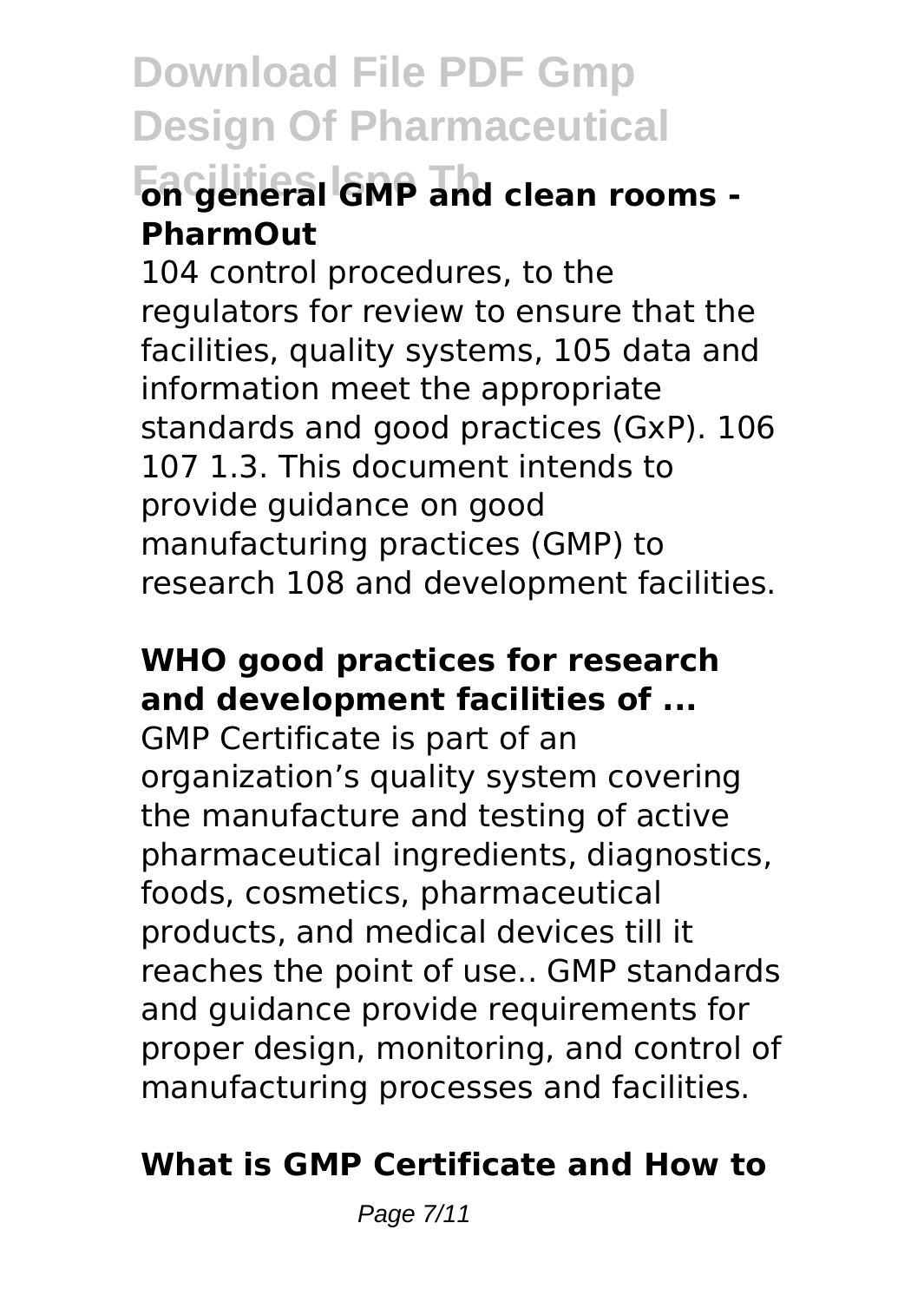# **Facilities Ispe Th Get It? - I3CGLOBAL**

Fortunately with some thought to the design of pharmaceutical manufacturing plant, achieving optimal efficiency through the use of IBCs and allowing for future expansion, is not restricted to those with the biggest buildings or budgets. Broadly speaking, pharmaceutical production facilities come in three main types: Single-floor facilities

### **The Ideal Design Of Pharmaceutical Manufacturing Plant**

I. INTRODUCTION (1) A. Objective (1.1) This document is intended to provide guidance regarding good manufacturing practice (GMP) for the manufacturing of active pharmaceutical ingredients (APIs ...

### **Guidance for Industry, Q7A Good Manufacturing Practice Guidance for ...**

9 Do washing facilities include: a. Hot and cold water? b. Soap and detergent?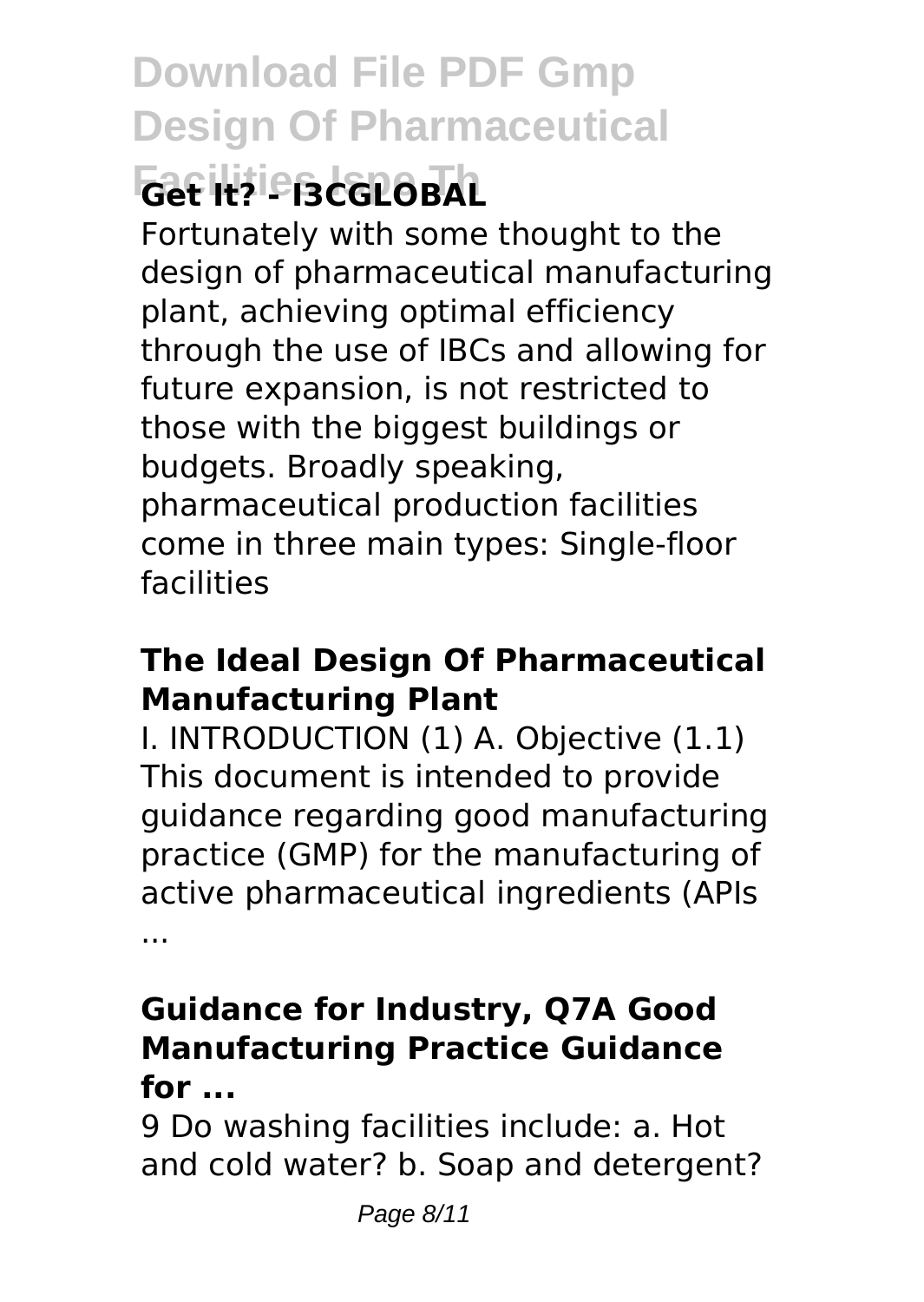**Facilies Facilities** that are easily accessible to working area d. Clean hand drying facilities? 10 Are the premises satisfactory with respect to: a. Neatness and cleanliness b. State of repair, e.g. paint work, cracks

### **GMP AUDIT CHECKLIST (AS PER WHO GUIDELINES) Page 1 of 32 ... - MCRHRDI**

•Pharmaceutical Industry: Lack of commitment to Quality •Drug recalls often not GMP failures but failures of quality by design •Intrinsic quality: To continually recognise, improve and solve problems and not just ... •Dedicated facilities are required when: •the risks cannot be adequately controlled by operational &/

### **EU and US GMP/GDP: Similarities and Differences - PDA**

1. Basic cGMPs A Basic Overview of the US FDA's Regulations for Regulatory Compliance Compliance Insight, Inc. 2. Basic cGMPs • Remember, QUALITY is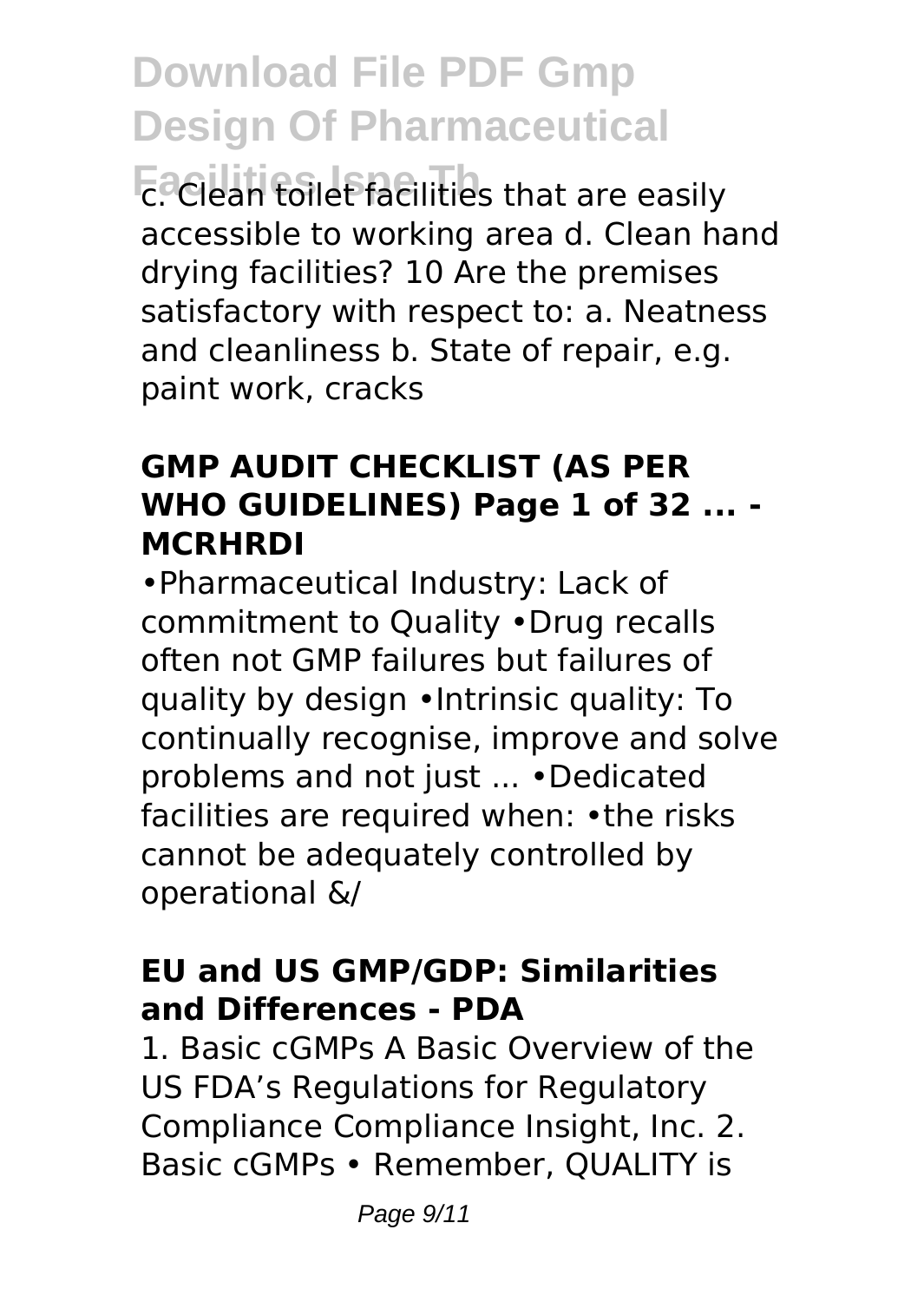**Facilities Ispe Th** the responsibility of everyone • Don't just make the product or do your job and leave it up to Quality Assurance fix the problems

### **Basics of FDA GMP Training - SlideShare**

A research-driven Custom Chemicals Manufacturing company from India – with a heritage of demonstrated excellence in process development, process scale-up, process engineering, project management and finally in consistent reliable custom manufacturing of chemicals for Crop Protection, Pharmaceutical and other Fine / Specialty applications .

### **WHO GMP certified manufacturers in India of speciality chemicals & AIs**

This document is intended to provide guidance regarding good manufacturing practice (GMP) for the manufacturing of active pharmaceutical ingredients (APIs) under an appropriate system for managing ...